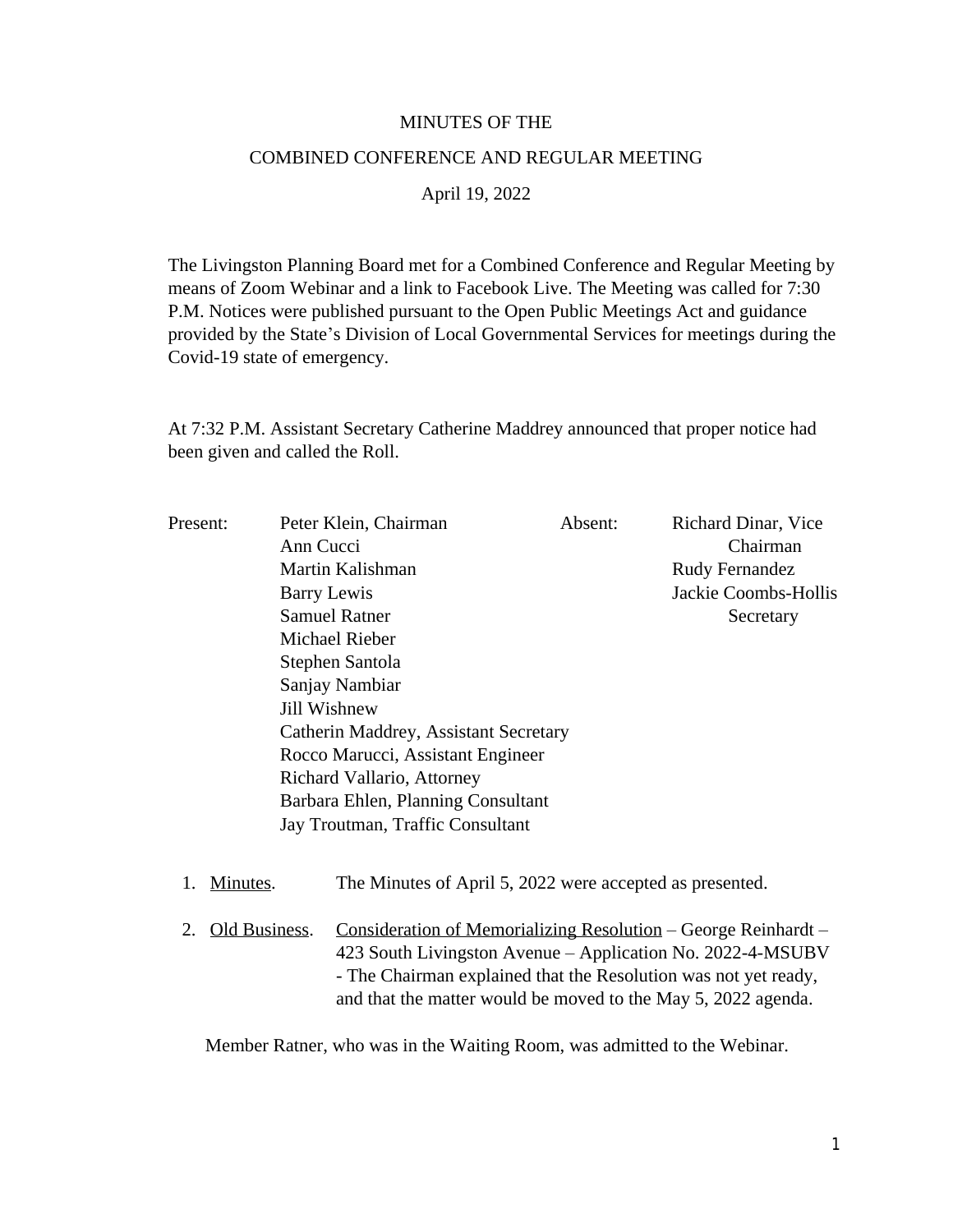|  | 3. New Business. Preliminary & Final Site Plan |          |
|--|------------------------------------------------|----------|
|  | 576-586 West Mt. Pleasant Avenue               |          |
|  | Block: 101; Lots: $3 & 4$                      |          |
|  | Application No. 2021-70-PFSP                   |          |
|  | Remarkable Foods, Inc.                         | Zone: CI |

The Applicant proposes to construct two buildings with associated parking for use as a vehicle hub for customized mobile kitchens providing catered gourmet food delivery services to residences.

Appearing for Applicant: John McKeon, Esq. & James Fant, Esq., of Hardin, Kundla, McKeon & Poletto

Witnesses for Applicant: Jason Bothchar, Applicant's Sr. Mgr, Real Estate Development Benjamin S. Crowder, P.E., of Bohler Engineering NJ, LLC John R. Harter, P.E., of Atlantic Traffic & Design William S. Mandara, Architect, of Mancini:Duffy Michael Kipfer, Architect, of Mancini:Duffy Katherine Sarmad, P.P., of Harbor **Consultants** 

Questions for witness by member of the public: David Berger, of 22 Stratford Drive

No members of the public offered statements in support of or opposition to the Application.

After closing argument by Attorney McKeon the evidentiary record was closed.

After discussion and upon motion by Member Kalishman and second by Member Cucci, the Application was approved and granted with terms and conditions specified on the record, subject to a memorializing resolution, by unanimous votes of Members Kalishman, Cucci, Lewis, Ratner, Rieber, Santola, Alternate No. 1 Nambiar (in place and stead of Member Dinar), Alternate No. 2